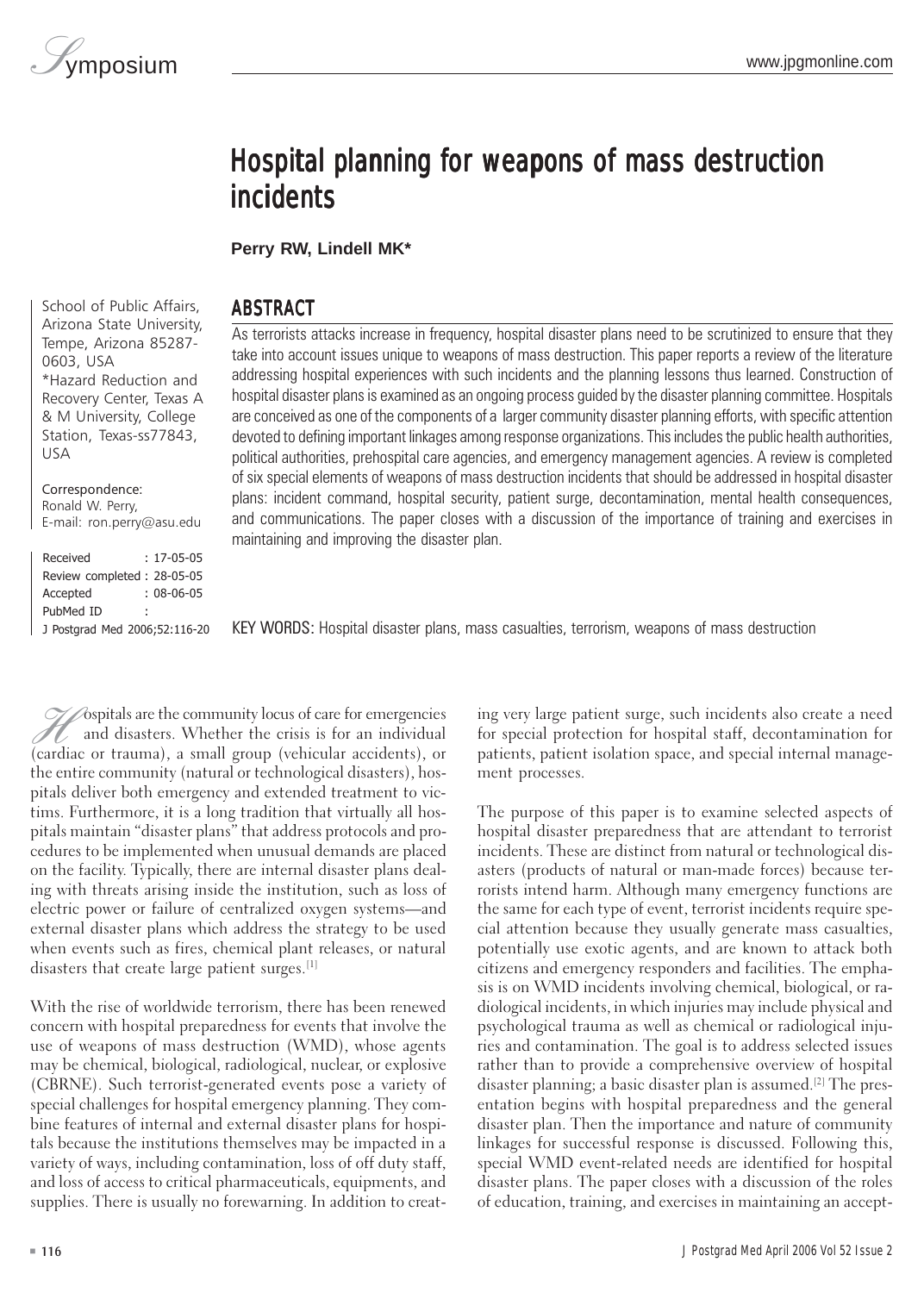able level of preparedness.

## Disaster preparedness and plans

Disaster preparedness refers to the readiness of an institution to constructively react to events while reducing the negative consequences for the health and safety of individuals, as well as the integrity and functioning of physical structures and systems. The achievement of preparedness takes place through a process of planning, training, and implementation, accompanied by the acquisition of resources to support active response.[3] The response measures and protocols generated in the planning process and rehearsed via training and exercises are documented in the written plan. In this way, written plans become dynamic documents, to be revised and changed as the threat changes and the system for detecting and responding to the threat changes.<sup>[4]</sup>

A critical step in achieving preparedness rests in establishing a hospital disaster planning committee or group. This group drives the planning process and maintains it. It should be a permanent committee with regular meetings and a chairperson (usually the institution's risk manager). It should include broad representation from the institution, including the medical staff, administration, nursing staff, infection control, emergency department, security, communications, public relations, laboratory/radiology, engineering and maintenance, and medical records and admissions.[5] It is also desirable to include liaison representatives to prehospital care organizations, ambulance services, regional hospital associations, local public health agencies, coroners (medical examiners), local police departments, and local political and disaster management authorities. The objective is to create a committee that fully understands all dimensions of hospital function and capabilities, and to establish access to specialists possessing expertise regarding threats and knowledge of community plans and resources.

Numerous surveys of hospitals in the United States,<sup>[6]</sup> Canada,[7] India,[8] Japan,[9] China,[10] and Israel[11] have reported low levels of preparedness for WMD terrorist incidents. These findings underscore that, to achieve preparedness, continuing attention to planning process is required. The disaster planning committee is the logical setting to achieve such attention. To insure attention to WMD capabilities, a WMD planning officer should be a designated. This move focuses responsibility and accountability for leading the task of tracking developments regarding recognition, patient management, treatment, and record-keeping connected with WMD agents, and translating that information into functional protocols. Linkages with the community

The achievement of WMD preparedness is dependent on the recognition that such incidents are simultaneously complex and large. Internationally, political authorities have emphasized the development of community emergency plans that address not just natural and technological disasters, but also terrorist attacks.[12] Although historically, hospitals have only marginally participated in such planning,<sup>[13]</sup> the effective address of WMD incidents demands much fuller participation. The prospect of mass casualties accompanied by significant destruction of

community resources requires cooperation between hospitals as well as between hospitals and organizations that deliver local emergency management, prehospital care, law enforcement, public health services, and handling of the deceased.

The longstanding pattern of mutual aid agreements among local fire departments and law enforcement departments forms an important model for hospitals. Such agreements address sharing of personnel, resources, and equipment designed to forestall situations that may overwhelm the resources of a single institution. Bradley<sup>[14]</sup> indicates that while patient load can be managed to a certain extent when movement to hospitals is controlled by ambulance services, victim self-referral is more common in terrorist incidents, leading patients to hospitals nearest the incident site. This phenomenon creates the conditions for overload at some institutions, whereas others may have no or few patients. Mutual aid agreements and preplanning allow for systematic redistribution of patients, pharmaceuticals, equipment, medical staff, or support staff to relieve overtaxed hospitals.

Connecting hospitals to the larger community through the mutual planning process also is an important priority in WMD preparedness. Virtually, worldwide, local governments and emergency management authorities are engaging in intense and continuing development of community terrorism response plans.[15] These plans typically contain details of the government response (including resource distribution) for the full range of disasters and terrorist incidents. Through participation in such plans, hospitals learn the expectations of authorities and simultaneously can educate authorities on hospital capabilities and guide community plans to more realistically accommodate hospital needs. For example, law enforcement agencies are usually part of community planning, and this planning forum offers a setting in which hospitals can address potential external security needs. Similarly, community disaster planning is the place for dialog regarding special expertise and equipment (e.g., for decontamination or offsite treatment facilities) that may be required by hospitals for WMD casualties. In some communities, prehospital care is provided by government organizations (often through fire departments or special agencies), whereas other communities rely on private organizations (such as ambulance services). Without regard to affiliation, these agencies participate in community disaster plans. Thus, by participating in the planning process, hospitals can guide prehospital treatment (to match established medical protocols), influence triage of patients to different facilities by types of injury, and shape patient loads through identifying priorities for receiving hospitals.

Another important linkage for hospitals is to the public health system, particularly when terrorists use chemical, biological, and radiological agents. These types of linkage must go far beyond the routine "reportable disease" relationship to include consultation on needs for isolation, quarantine, evacuation, treatment protocols, and long-term care. Patient surge may be far too large to accomplish isolation and observation within the confines of hospitals dealing with acute injuries and public health offices possess the legal authority (in most coun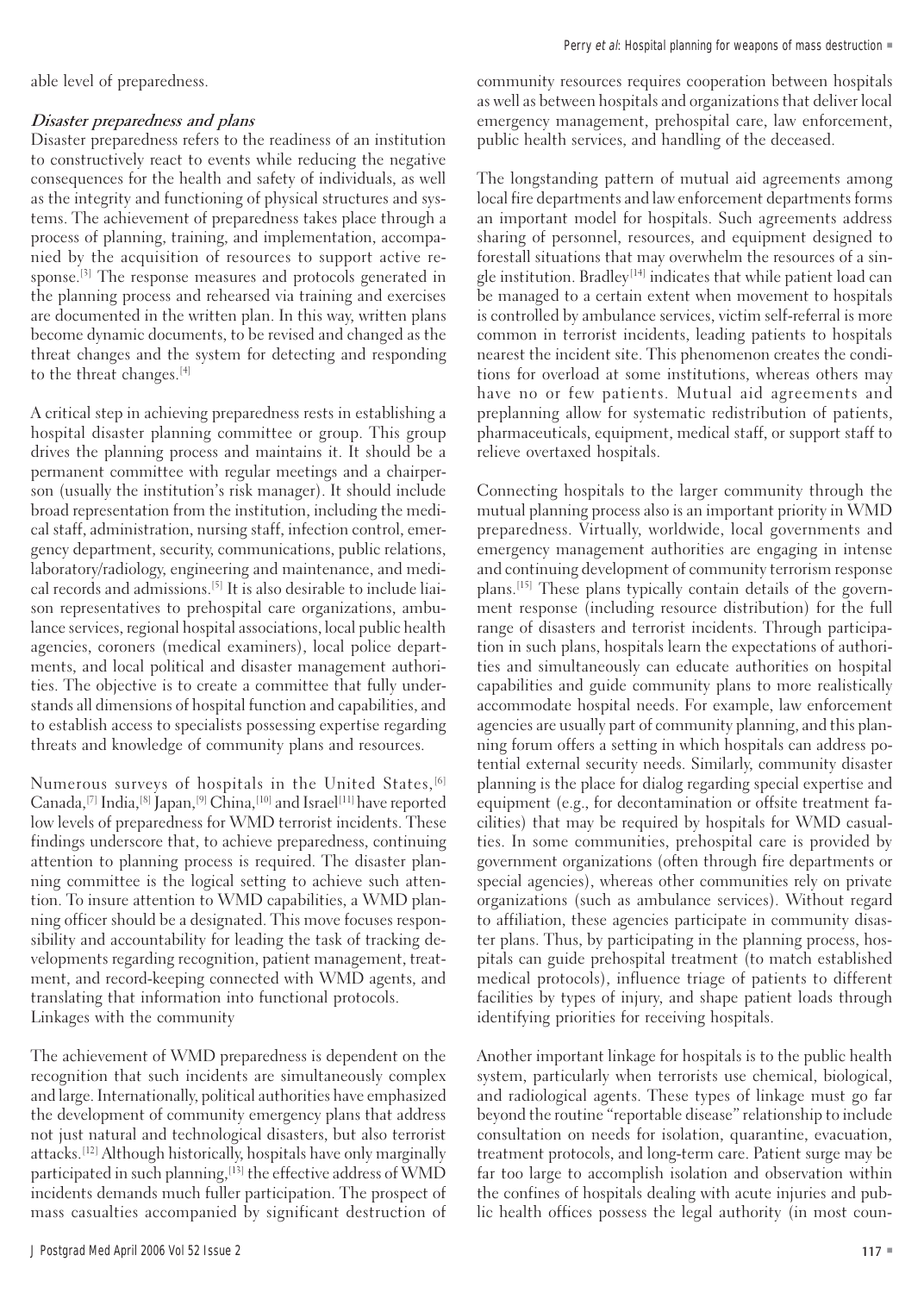tries) to rapidly commandeer appropriate space and personnel. Also, medical quarantine and evacuation orders typically require the participation of public health agencies. Particularly, biological agents may present treatment challenges and require pharmaceuticals that most hospital medical personnel rarely encounter. Public health agencies are better positioned to quickly and effectively link with national government stockpiles of pharmaceuticals and treatment information. Dialog with public health system representatives also creates a forum for addressing the needs for long-term care of victims. Longterm rehabilitation and care demands vary radically across different WMD agents (especially biological and radiological) and hospitals, rather than private physicians, may be forced to assume significant responsibility. Tracking of exposed patients following the Bhopal chemical disaster demanded years of follow-on care.<sup>[16]</sup> By preplanning such demands with the larger public health system, such needs can be distributed across hospitals, and where possible, the public health system can train private physicians to assume a complementary role.

Finally, the state of medicine relative to many biological, radiological, and chemical threats is such that death tolls are likely to be quite high. Most hospital morgues are small holding areas designed to facilitate transfer of deceased to private funeral services or government medical examiners. Because hospital efforts must focus on patient care, it is important to engage in planning with both medical examiners and public health authorities to arrange effective handling of remains. In some cases, postmortem studies will be needed to confirm agents and inform treatments; and infectious disease risks from bodies form a public health threat.<sup>[17]</sup> In many countries (e.g., United Kingdom, India, Sweden, Germany, and France), National Governments support centrally maintained and deployable teams for medical and mortuary care; the United States has disaster mortuary and disaster medical assistance teams.

It is not possible to catalog every important linkage with the community in a short space. The important principle is that WMD terrorist incidents require an awareness of the interdependence of institutions. The demands imposed by a WMD terrorist incident are immense and affect virtually all community institutions. No hospital can stand alone in such events; demands quickly outstrip capabilities. Even if hospital facilities are undamaged in an attack, there remains the chance that off-duty personnel can be incapacitated.<sup>[18]</sup> Collective planning, particularly the integration of hospital plans with those created by local emergency management authorities, is the weakest and yet the most important factor in successful response.<sup>[19]</sup>

Critical hospital disaster plan elements for terrorist incidents Many detailed templates are available for the development of hospital disaster plans<sup>[20]</sup> and most hospitals have at least partial plans that may be incomplete with respect to terrorist incidents.[21] The purpose of this discussion is to highlight six features of disaster plans that are often overlooked and critical to successful management of WMD/CBRNE incidents as well as other mass casualty incidents.

Management of the hospital—sometimes called command and control—during any large scale disaster is critical for efficient and effective operations. Following the 2001 earthquake in Gujarat India, it was found that hospitals with preplanned incident management systems were far better able to sustain delivery of medical care both during the crisis and through the aftermath.[22] Most of the hospital community partners in response—fire departments, emergency medical services (EMS), police—routinely use incident command or incident management systems.<sup>[23]</sup> Hospital adoption of a similar system enables the medical staff to fully integrate their activities with those of supporting agencies as well as to better manage the onslaught of self-referred patients, family members, and other observers who tend to converge on medical facilities.[24] The hospital emergency incident command system has long been available to hospitals and was cited as a "best practice" by the US Occupational Safety and Health Administration.[25] This system provides a predictable chain of management, flexible organization chart, prioritized response checklists, and common language for communication with external agencies. Because WMD incidents may require continuous hospital operations for long periods, it is particularly important that a command center with communication facilities be preplanned.[26] In the United States, the recently implemented National Incident Management System contains a generic incident command component that could also be adapted to hospital needs.

Hospital security represents another critical component of the disaster plan for terrorist incidents. It is common for hospitals to enter "lockdown" mode during disasters to avoid interference with triage and treatment operations and to control patient entry. In addition, during WMD incidents, there are risks of facility contamination and needs for orderly management of extraordinary numbers of patients. Furthermore, there is the potential that terrorists may target the hospital itself in an effort to maximize the impact of their attack. A survey of 30 hospitals in the United States indicated that only one reported awareness of secondary terrorist attacks on emergency care givers and the consequent need for armed protection.[27] Most hospital security is provided by private guard forces and tends to be quickly overtaxed during disaster incidents. To appropriately manage these demands and to provide protection against attack, it is important to plan for supplementation by local police forces.

The hospital's capacity to manage patient surge is a critical target for WMD disaster plans. Large numbers of injuries and deaths are characteristic of WMD incidents; the 1995 sarin attack in the Tokyo subway—small among terrorism attacks produced nearly 6000 injured. [28] Explicit planning is required to quickly expand patient capacity through restructuring the existing bed space and the incorporation of "hasty treatment space" onsite (hallways, sheltered parking) and offsite (adjacent buildings, public shelters).[29] Furthermore, biological and chemical agents often require patient isolation and observation, which demands still more capacity. [30] Primary and secondary patient triage also require appropriate space. Depending on severity of injury and ambulatory status, any hospital's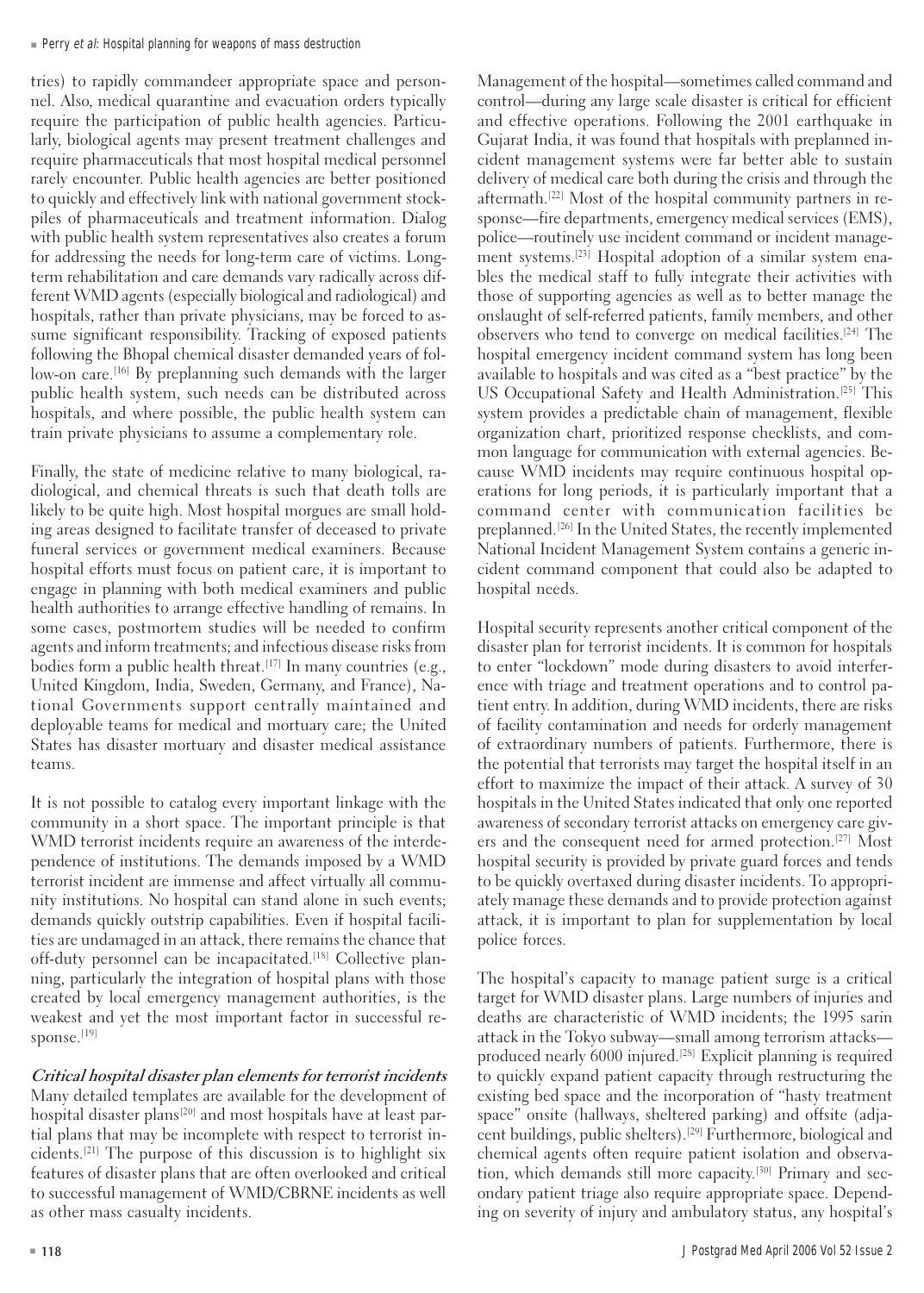ability to expand has defined limits. Space can sometimes be created through early discharge of in-patients; following the 2001 attack on the US Pentagon, Inova Health System's four hospitals in Virginia made available 343 beds, accounting for 25% of their capacity. [31] For WMD incidents it is important to calculate the expansion capacity in relation with minimum acceptable patient care standards. In the response process, successful adherence to this capacity may depend on the effectiveness of preplanned mutual aid agreements with other health care facilities. Finally, to expand capacity demands personnel, and the disaster plan should examine measures such as expansion of staff work shift hours, call-back of off duty employees, and adapting nonclinical staff to clinical roles, as appropriate, and the development of rosters through medical societies for incorporating private physicians into staff rotation.[32]

When a defined geographic scene exists for EMS responders (it may not be in biological attacks), hospitals can arrange through the planning process to have patients decontaminated at the scene prior to transport. Even then, self-referred patients may require decontamination at the hospital. Also, when EMS personnel can only conduct gross decontamination at a scene, medical decontamination may be required at the hospital. In many countries hospitals must demonstrate a capability to decontaminate patients to achieve national accreditation, but this may involve only a few patients.[33] Consequently, especially for mass casualty incidents, it is necessary for hospitals to develop a capability to decontaminate patients. The establishment of effective decontamination requires availability of decontamination solutions, basic shower equipment, and water containment, facility to disrobe and contain clothing and clean patient covers, and detection equipment to confirm decontamination.[34] It is also necessary to designate and train a facility decontamination team<sup>[35]</sup> or teams that are continuously available. The facility disaster plan should also contain prearrangements for decontamination support from local fire departments and offsite EMS personnel for incidents that produce very high numbers of contaminated patients.<sup>[36]</sup> Finally, with many WMD agents there is a risk of secondary contamination of decontamination personnel; this issue arose during the Tokyo subway sarin release.<sup>[37]</sup> Effective decontamination protects medical staff, but appropriate personal protective equipment is necessary to protect decontamination personnel.[38] Depending on the agent, appropriate equipment may include special clothing as well as self-contained breathing apparatus.[39]

Mental health consequences demand special attention in WMD terrorist incidents. These arise both for those with physical injuries and those without; it is estimated that for every single patient with a physical injury, there are 10 with some level of psychological impairment.<sup>[40]</sup> After the September 11<sup>th</sup> attack on New York, patients presented with psychological complaints who had only witnessed the destruction from a distance.[41] In the majority of such cases, symptoms were transient and supportive, and crisis intervention therapy is appropriate.[42] Trauma-related disorders are common among the

physically injured, [43] although post-traumatic stress disorders also appear. [44] In addition to planning for psychological reactions of victims and psychological victims, it is also appropriate to consider the psychological impact on care providers.<sup>[45]</sup> Generally, disaster plans should provide for observation and support of medical and nonmedical staff while working long shifts and for critical incident stress debriefing.

External communication capabilities are an important component of hospital disaster plans and the majority of attention is given to establishing communication links with local emergency operations centers, other hospitals, and medical institutions, EMS providers (including ambulance services), and government authorities. Intrafacility communications, however, are often not given planning attention. Common issues are that phone systems become overloaded, fixed intercom systems lack mobility, and the ability to add additional stations and radios are available in insufficient number with too few available frequencies, and cell phone nodes overload.<sup>[46]</sup> Because mobility and low cost are key features of hospital disaster planning, radios are most often adopted as means of communicating within the facility. These have the added advantage that they require little training for operation and they can be shared with staff of other agencies visiting the hospital to perform support operations.[47]

### Training and exercises

To function successfully, hospital disaster plans should have a training and an exercise component. Effective planning requires explaining the provisions of the plan to the administrators and personnel of those departments that will be involved in any phase of the disaster response.<sup>[48]</sup> Furthermore, hospital disaster plan information needs to be shared with other organizations (EMS, emergency management authorities, local government, police, nongovernmental agencies, and other hospitals) that will corespond to disasters. This serves to clarify expectations for institutional performance and to identify the types of support that might be shared among responder organizations. Some personnel training focuses not just on plan provisions, but also on technical skills and knowledge. Training is consequently an integral part of the disaster planning process and successful training yields high dividends in effectiveness of emergency response. Furthermore, the training process can also become an important source of feedback regarding potential problems with the plan.

Disaster drills (exercises) provide a setting in which operational details may be critically examined.<sup>[49]</sup> Drills also bring responding organizations into close contact and allow professionals to develop personal relationships with one another. Drills constitute a simultaneous and comprehensive test of emergency plans, staffing levels, personnel training, procedures, facilities, equipment, and materials. Finally, conducting drills serves as one form of publicity for the larger community disaster planning and management process. Publicizing drills informs both the public and community officials that planning for disasters is underway and that preparedness is being enhanced and reviewed